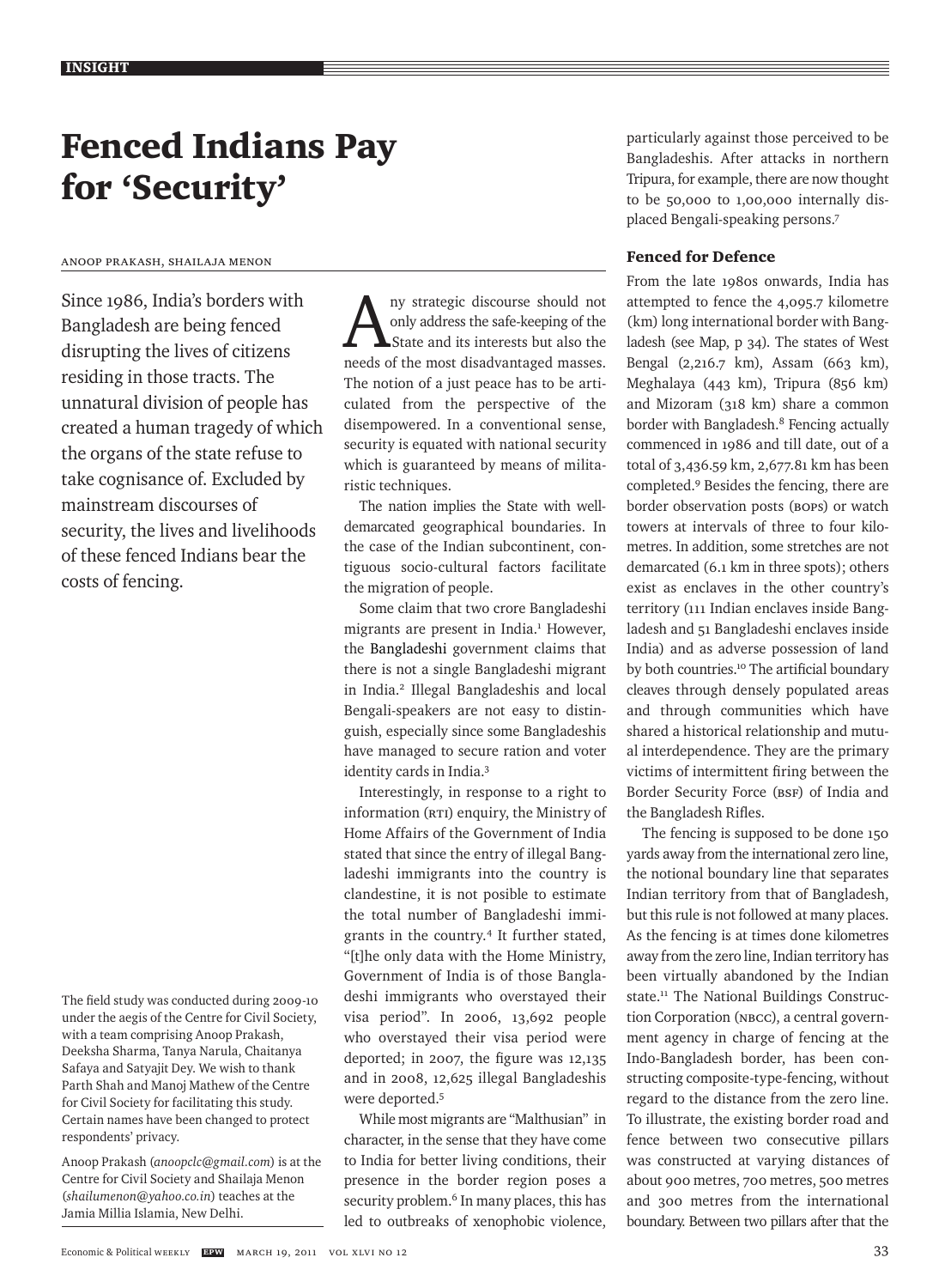#### **INSIGHT**



 Ministry of Home Affairs(2010): *Annual Report, 2009-2010*, p 28. Also at: http://www.mha. nic.in/pdfs/AR%28E%290910.pdf

fence was constructed at about 400 metres to 1,000 metres from the zero line.<sup>12</sup>

The majority of the work is done through subcontracting and there is a lack of effective monitoring. Due to this reason, a huge number of families have fallen outside the fence. A huge part of Indian land is "no man's land", according to the Merriem Webster dictionary, "an area of unowned, unclaimed, or uninhabited land between

two bordering countries, which is not used for occupation or habitation".13 However, using the term no man's land is a misnomer since the entire fenced Indian land is privately owned by Indian citizens who inhabit and cultivate this land. This insensitivity reflects the confused approach towards the entire border issue by the state.

While interacting with the affected population, the researchers learnt that the State is deliberately

not declaring the fenced Indian area as a no man's land because then the State would be bound to acquire the fenced private land and compensate the landowners.<sup>14</sup> It is learnt from NBCC officials that the Ministry of Home Affairs has awarded the phase III work by replacing the existing single-type fencing with composite-type fencing on the existing alignment. There is no provision for fresh land acquisition in

phase III work. However, due to this decision by the Ministry of Home Affairs, very valuable land has fallen outside the fencing with width varying from 137 metres to 900 metres. This has caused widespread resentment amongst the people of these bordering areas and all the political parties have raised an alarm against such actions by the NBCC. If the distance of 137 metres from the zero line for the new fencing is maintained by making provision for land acquisition, the valuable land outside the fencing will be reduced and also the sufferings of the border people will be minimised.<sup>15</sup>

The current scenario has created prisonlike villages. About 90,000 people in 149 villages suffer a harrowing and imprisoned existence as India has abdicated all sovereign responsibility towards its citizens. The barbed wires have divided their homes, social lives, natural resources and means of livelihood, excluding them and forcing them into miserable subsistence. The wilful disregard of the border realities under the Indian state has created two categories of citizens, "mainland" and

# FELLOW PROGRAMME IN MANAGEMENT – COMMUNICATIONS



MICA invites applications for admission to its doctoral-level 'Fellow Programme in Management – Communications' (FPM-C). The FPM-C is an AICTE APPROVED, three-year, full-time, residential programme.

# PROGRAMME SALIENCE

- MICA's FPM will produce 'Fellows of Communication' who will be able to meet international norms of research and education in communication; the FPM focus would be on theory and, hence, critical thinking, argument development, knowledge gaps identification, problem formulation and report writing.
- **The FPM offers four areas of specialisation: Integrated Marketing** Communication, Communication and Social Change, Communication and Cultural Studies, and New Media and Communication. Candidates should choose any one area at the time of application.
- Students will spend one term at an overseas university department assigned to an eminent communication academician/researcher.
- FPM students will be paid a stipend.

LAST DATE FOR APPLYING: MARCH 28, 2011 | PROGRAMME COMMENCES: JULY 2011 For more information, please visit www.mica-india.net. For any queries, please contact: FPM Office, Mudra Institute of Communications, Ahmedabad (MICA), Shela, Ahmedabad – 380058, Gujarat INDIA Tel: +91.2717.308250 Email: fpm.micore@micamail.in

#### Eligibility Criteria

Applicants must have a two-year UGC/AIU/ AICTE approved Master's degree/equivalent qualification with at least 55% marks or equivalent grade in any discipline of the Humanities/Social Sciences/ Business Management having Communication/Journalism/Advertising/PR/ Marketing as a core subject. The candidate also should have completed a three-year Bachelor's degree/equivalent qualification after completing higher secondary (10+2) or equivalent education. Candidates with M.Phil. or NET/JRF (UGC) qualification in 'Mass Communication and Journalism' or 'Management' and/or relevant work/research experience in a recognised communication/media institution will be given preference.

#### Application Procedure

Application form and additional details are available on the MICA website:

http://www.mica-india.net/Academicprogrammes/ fpm.html for download. The applicant shall submit an application fee through a demand draft of Rs. 1500, a Statement of Purpose (SOP), two letters of recommendation, and copies of certificates along with the application.

#### Selection Process

All eligible applicants will be scrutinised through telephonic interviews. Shortlisted candidates will then be required to appear for the MICA Admission Test (MICAT-FPM). MICAT-FPM is a two-tier process: Written Test (WT) and Oral Presentation + Personal Interview (OP+PI)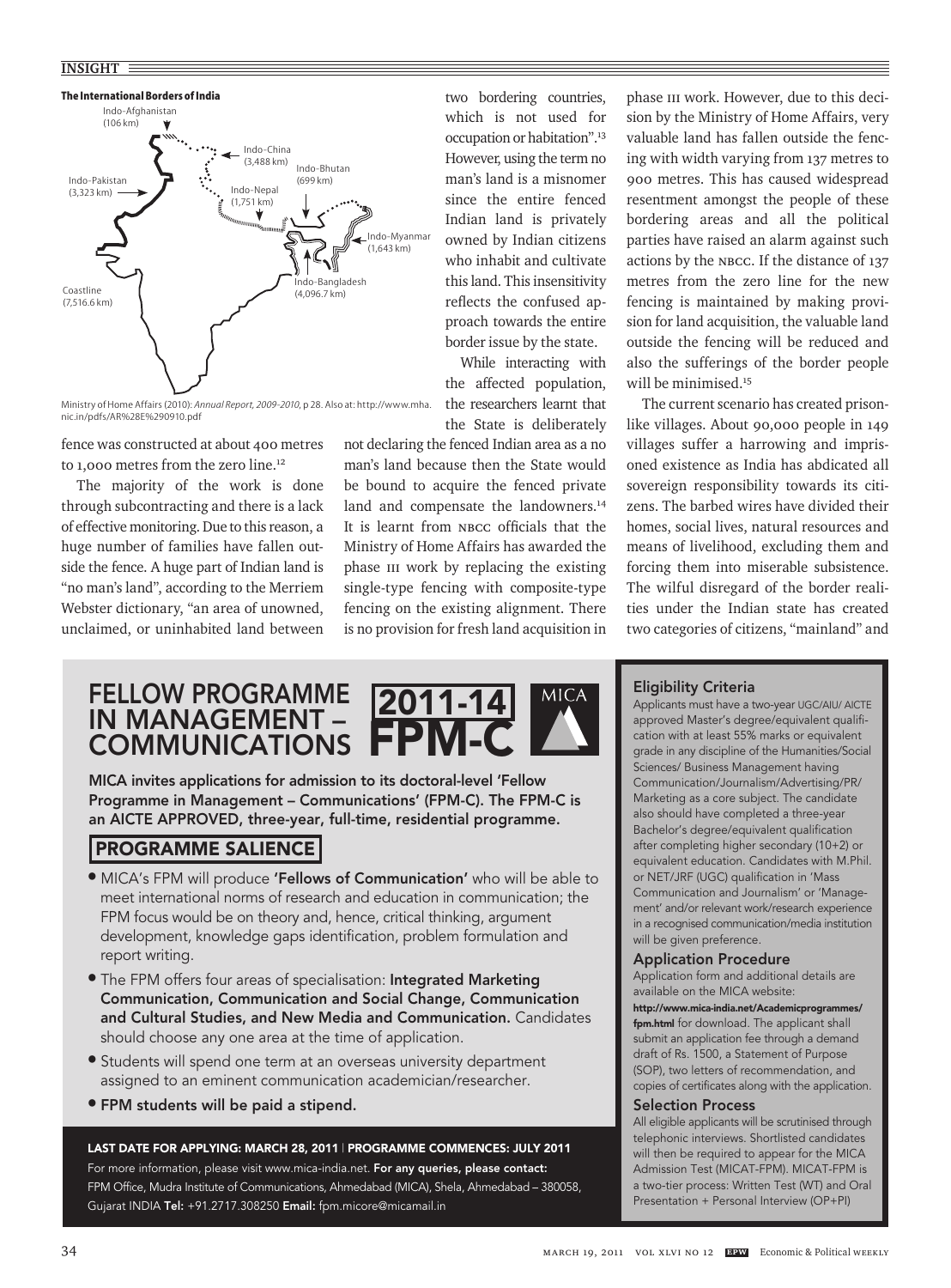"fenced" Indians. As the entire issue is subsumed under the larger interests of national security, no civil society organisations, crusaders of rights or media have taken cognisance of the plight of these ensnared citizens. They are simply invisible in the national mindscape, surfacing only when the bogey of terrorism is raised.

Till date, a total of Rs 5,205 crore have been spent on fencing.16 Interestingly, the Ministry of Home Affairs has no data on the border population nor is there any scheme for rehabilitating these fenced Indians.17 Replying to an RTI query in which an exact estimate of the Indian population falling between the zero line and the wired fence was sought, the Ministry of Home Affairs replied that "the Border Management is not maintaining any such data for the population residing in the border areas".18

## Contextualising the Study

The study is based on information gathered through the RTI Act 2005, field surveys, interactions with the affected people, and interviews with people's elected representatives both currently in office and previous office-bearers. Interestingly, the only current official to depose was the president of the Zila Panchayat, Karimganj district, Assam. All the villages studied are in Karimganj. The researchers talked to 425 residents of Lafasail, 285 in Zarapatta, 335 in Govindpur and 265 in Niamura, a total of 1,310 inhabitants. In the mainland, two villages of Karimganj were visited. The former member of legislative assembly (MLA) of Karimganj pointed out that nearly 50% of the population are Muslims and most of the remaining 50% are scheduled caste Hindus.

#### Broken Lives over Barbed Wires

The lives of the fenced Indians are at the mercy of the gate timings which control their ingress and egress. The life cycle of the fenced villagers is dominated by the gate timings, which are from 6:00-7:00 am, and 9:00-10:00 am in the morning, and from 1:00-2:00 pm and again 4:00-5:00 pm in the afternoon. Their ingress into the Indian mainland is limited to these four hours in a day, and all entry and exit are recorded in a register. Their livelihood, social activities like marriages or recreation,

and even health issues are decided by the opening and closing of the gates. The fenced areas have no schools and the children are forced to attend mainland schools. If the school starts at 8:30 or 9:00 am, the child has to leave by 7:00 am or be perpetually late.

Every family is also required to provide a male child to the BSF to man the gate. If the family does not have a male child, it hires another child for Rs 20 per day. These children are aged about 10 to 11 years. There are 53 families in village Lafasail and each family's turn comes after one month and five days.19

Children cannot play any ball games in the enclosed areas as the balls cross the border. What was very striking for the researchers was that no teenage girls are visible in these villages. The parents are apprehensive that they will be forcibly abducted for child labour or sex work. Hence, when a girl child turns 10 years old, she is sent to a family home elsewhere.

The women labour and survive under extremely insecure conditions. In one reported case, a woman suffering from severe diarrhoea was prevented from being taken to the hospital by a BSF soldier manning the gate, who refused to open the gate for them.

The people eke out a meagre subsistence as a shadow economy dominated by the middlemen and facilitated by the border guards has emerged. Fishing and agriculture are the chief occupations.

In an oral testimony, an aged resident of the fenced area, a former contractor of the tea garden in the village Zarapata, candidly discussed the various dimensions of the issue:<sup>20</sup>

Earlier gate opening timings were morning 6:00 am to 6:00 pm, but now they are a few hours. Fencing has created enormous problems. Nobody gives us loans. The government does not give us grants; no roads, no Indira Awaas, no electricity. Bangladeshi thieves raid in nights and our BSF men do not help. These thieves steal our cattle. No medical person visits us. In case of emergency, BSF men bring their vehicle. We have a drinking water problem; government should give us water by laying a pipeline; there is no other way. Work opportunities have been reduced after the fencing. If someone goes outside to work then how can he return in time?

Rations, sugar, etc, are available in limited amount except during marriages. They think that we will send such commodities to Bangladesh.

The rich have gone but poor are left. We cannot use our natural assets, we cannot sell our bamboo. We do not want to live here; we want to move to the other side. We should be given compensation and rehabilitated. I have half a bigha of agricultural land in the fenced area and four bigha outside the fences on the India side. I cannot construct a house there. Agricultural production is not sufficient to feed us even for a year, so we work in fencing to purchase the essentials.

We are Indian citizens and our name is in the voters' list. The BSF company commander has issued identity cards to us. We showed the identity card to cast our vote. A couple of families from here have shifted and in such events, the BSF helps. We also help the BSF. This year we have given 100 bamboos to the BSF free of cost; a single bamboo costs Rs 70.

This testimony was corroborated by the personal observations of the researchers. As the gates are omnipresent, agricultural yields do not reach the market. Hence, utilisation of resources is not maximised. To illustrate, the daily market begins at 6:00 pm. The fishermen have to dispose of their catch by 4:00 pm as the gates will shut by 5:00 pm. The direct beneficiary is the middleman to whom the fishermen sell their yield at the cheapest available rate. The Indian state is visible in these villages only with a military presence. They are excluded from the ambit of any services like banks or other credit, electricity, portable drinking water,<sup>21</sup> Pradhan Mantri Gram Sadak Yojana,<sup>22</sup> Indira Awaas Yojana,<sup>23</sup> Mahatma Gandhi National Rural Employment Guarantee Act (NREGA)<sup>24</sup> or any employment generation programme.

At the policy level, there is no stopping of any welfare scheme by the government but on the plea of insecurity, the BSF is preventing the villagers from taking

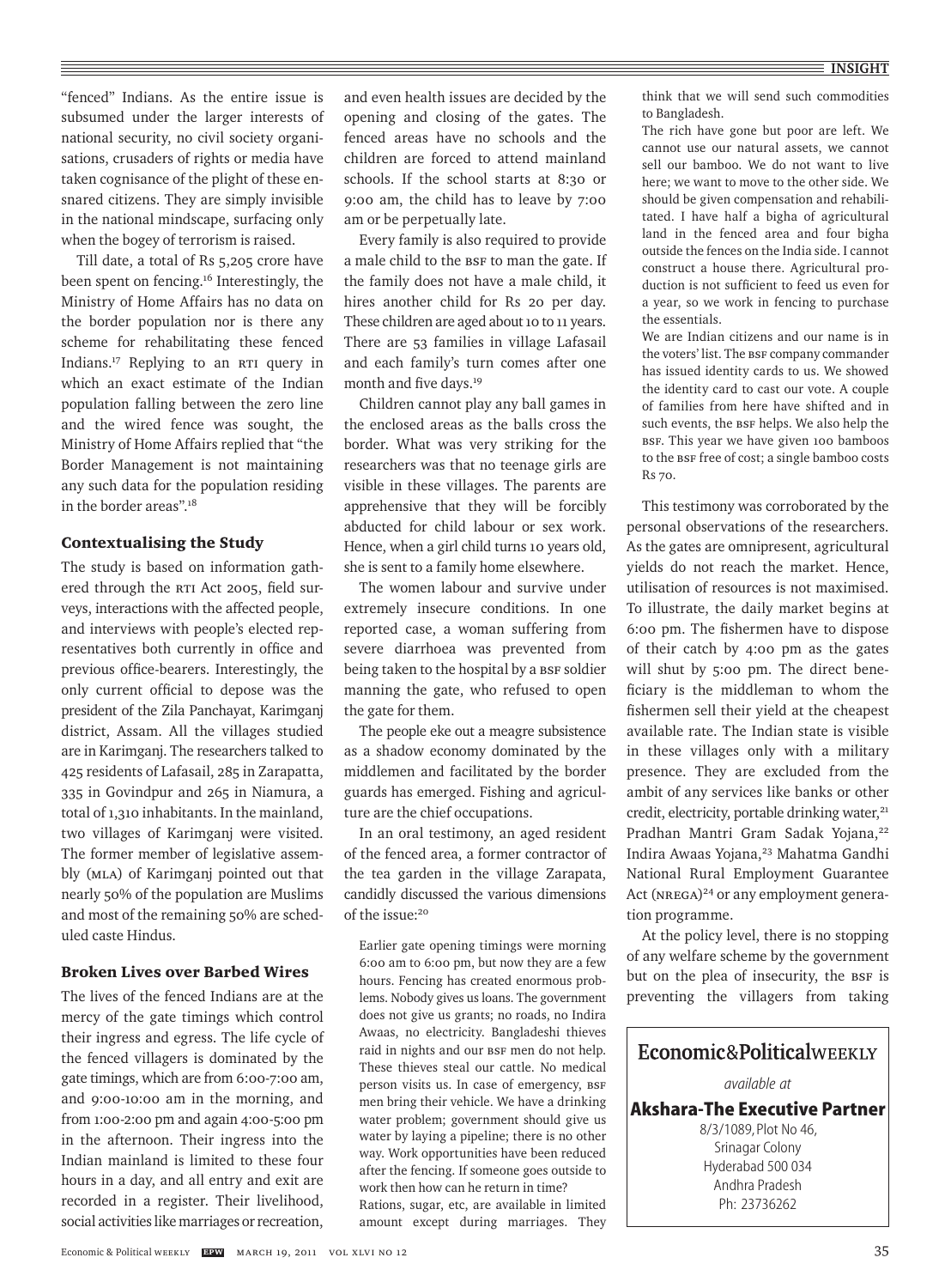#### **INSIGHT**

advantage of any such welfare schemes.<sup>25</sup> A BSF inspector admitted that "we basically have two problems – water and roads. We should be assured of safe and regular drinking water supply and the border roads should be made pukka."26

The administrative orders of the civilian authorities regarding the gate timings are disobeyed by the BSF.<sup>27</sup> The additional district magistrate (ADM) of district Karimganj also noted that:<sup>28</sup>

No identity card is issued for the people outside the fences. Voter identity cards are not available throughout Assam. Getting a domicile certificate is also a big problem for the fenced people. There is no plan or project for the rehabilitation of the fenced people.

In a submission made by the un-fenced inhabitants of village Kurikhal, of development block North Karimganj, similar issues were highlighted.

Our village is not in the fenced area but our agricultural land is fenced. The gate opening timings create big problems in cultivating the land. We will be satisfied if the government gives compensation for our land. If the gate remains open for a considerable period of time, some of our problems may get resolved.29

Apart from socio-economic issues, there are emotional implications. To illustrate, a section of the Indian sepoys rebelled against the British during the 1857 War of Independence at Malegarh and 28 soldiers were martyred. The British buried the bodies in Malegarh. The local people have deep sentiments regarding this place, located some 35 metres from border pillar 1363/8 (S) of the Indo-Bangladesh border. They are apprehensive that this area will fall under Bangladeshi side if the current fencing norms are followed. At present, the area is left unfenced due to local resentment. A BSF officer noted that the Assam government had proposed making the Malegarh hillock a tourist destination but this was vehemently opposed by Bangladesh Rifles.30

## Wronged Property

The right to property finds a place in Article 300 (A) of the Indian Constitution, which states, "No person shall be deprived of his property save by authority of law".31

The fenced Indian land, though described as no man's land in official documents, is not officially declared as such. As the entire land on the Indo-Bangladesh border is privately owned, such a declaration would amount to compulsory acquisition of the fenced land which the State can attempt only after paying adequate compensation to the landowners. The fenced land has lost its market value as it lacks a potential purchaser. In order to escape the barbed wires and lead a relatively more free and normal existence, there is a gradual pattern of relocation from "fenced" India to "free" India. There is every possibility that within a few years, the entire area will practically become a no man's land, without burdening the State with any legal and moral obligations of compensation. Though the National Rehabilitation and Resettlement Policy exists since 2007 for families affected by land acquisition in any government project, these fenced lives do not have any such policy.32

In the present case, the State has not acquired the land property but deprived the fenced Indians of their property nonetheless by acquiring only a strategic strip of land parallel to the zero line for the purposes of building barbed fences and border roads. This deliberate action of the State has adversely affected the fenced Indians not only in terms of their tangible property but also their human capital. Such a strategic acquisition of land raises a very crucial question of law: Does deprivation of property amount to acquisition of property or not? This case is peculiar to the Indo-Bangladesh border region as the areas on the border are densely populated. Although the Radcliffe line through the Indo-Pakistan border also cleaved through villages, there is no population residing in the fenced area at present and it is used only for agricultural activities.33

## Institutional Responses and Failures

Since 1986, when fencing commenced on the Indo-Bangladesh border, the fenced citizens have protested their marginalisation. The initial government policy, both at the state and central level revolved around acquisition of patta land and rehabilitating the fencing-affected people in any other suitable place.34 Three different petitions were filed in the Guwahati High Court by affected citizens. As recorded by the high court, the petitioners alleged that:35

• Petitioners in the other side of fencing are treated as enemy/aliens by the security forces and humiliated and tortured.

• Petitioners face problems even going to their agricultural lands situated to the east of the boundary fencing within Indian mainland.

• They are reduced to the status of stateless persons and forbidden to have connections with the mainland which seriously prejudices their rights as Indian citizens.

• In case of a breakout of hostilities between the two countries, their condition would be at risk as they would be unable to flee into Indian territory due to the erection of barbed wire fencing.

• Further, they would be the first casualty of any such eventuality.

• Finally, the petitioners alleged that the respondents (Union of India and the Government of Assam) despite being aware of the situation faced by them have failed to expedite their own schemes to assess costs for the acquisition of patta land for rehabilitation.

These above petitions were disposed of by a common order dated 26 July 1994 wherein the Guwahati High Court directed the respondents

to expedite the scheme and take necessary and immediate action to alleviate the hardship of petitioners who are genuine Indian citizens ...and to provide necessary relief to the petitioners within four months from the date of receipt of this order.36

Till date, neither the central nor the state government has implemented the order of the Guwahati High Court.

# **Permission for Reproduction of Articles Published in EPW**

No article published in EPW or part thereof shouldbereproducedinanyformwithout prior permission of the author(s).

A soft/hard copy of the author(s)'s approval should be sent to epw.

In cases where the email address of the author has not been published along with the articles, epw can be contacted for help.